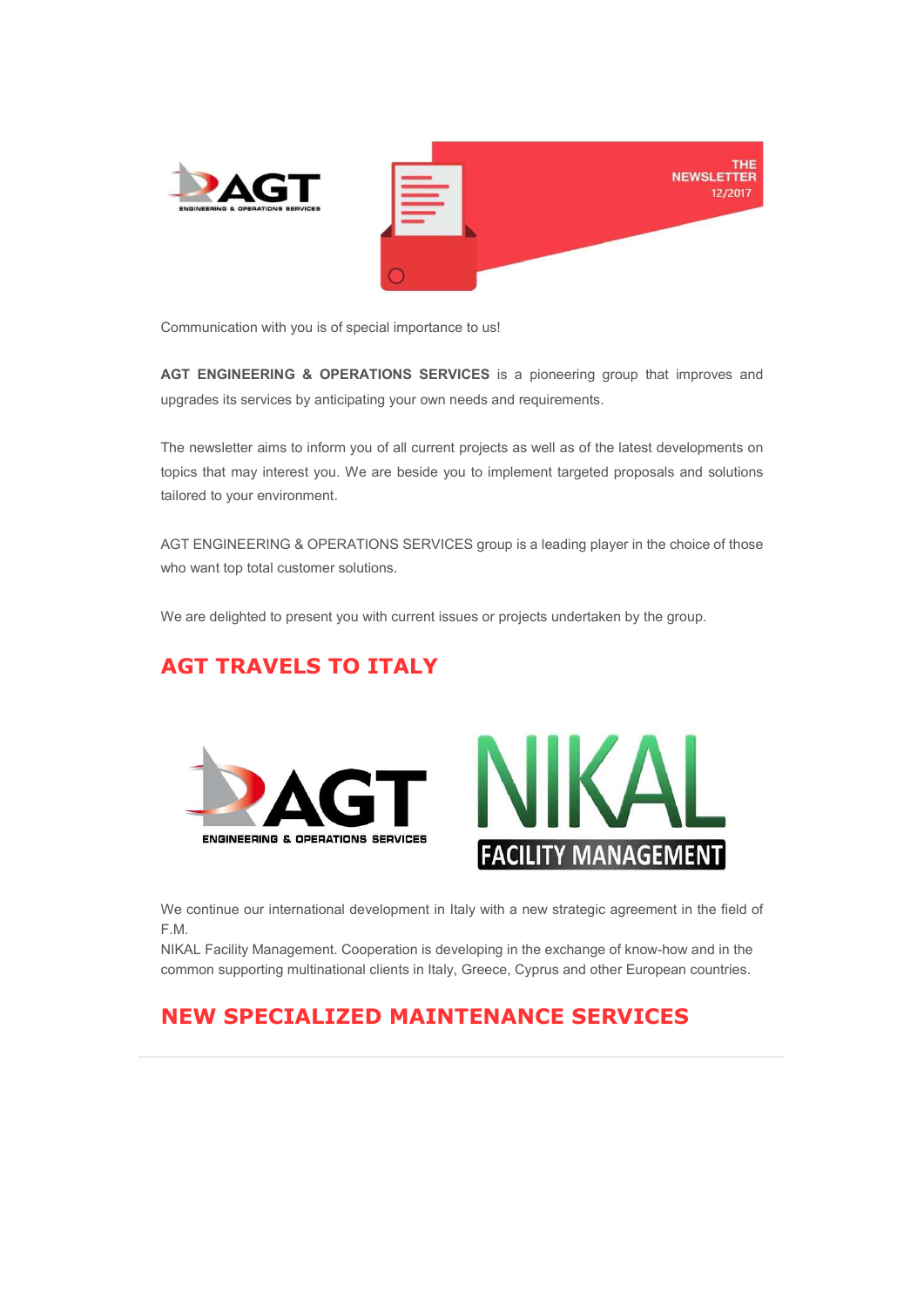# Muehlhan SURFACE PROTECTION



With a view to providing state-of-the-art services, AGT Engineering & Operations Services has cooperated with the MUEHLHAN Group, which is a global leader in surface protection and special access projects. We continue to expand and upgrade our services with leading know-how for the benefit of our customers.

### AGT RESPONSIBLE FOR THE MAINTENANCE OF THE N.B.G. GROUP



The National Bank of Greece Group has selected AGT Engineering & Operations Services as one of the country's leading maintenance technicians to manage the maintenance of more than 180 branches / buildings all over Greece through its' subsidiary AGT Facility Management.

The excellent support we provide with complete solutions in all sectors as a result of our years of experience and the flexibility that characterizes our services were the main criteria that led to the Group's prevalence in combination with the Pan-Hellenic coverage in Northern, Western Greece and Crete.